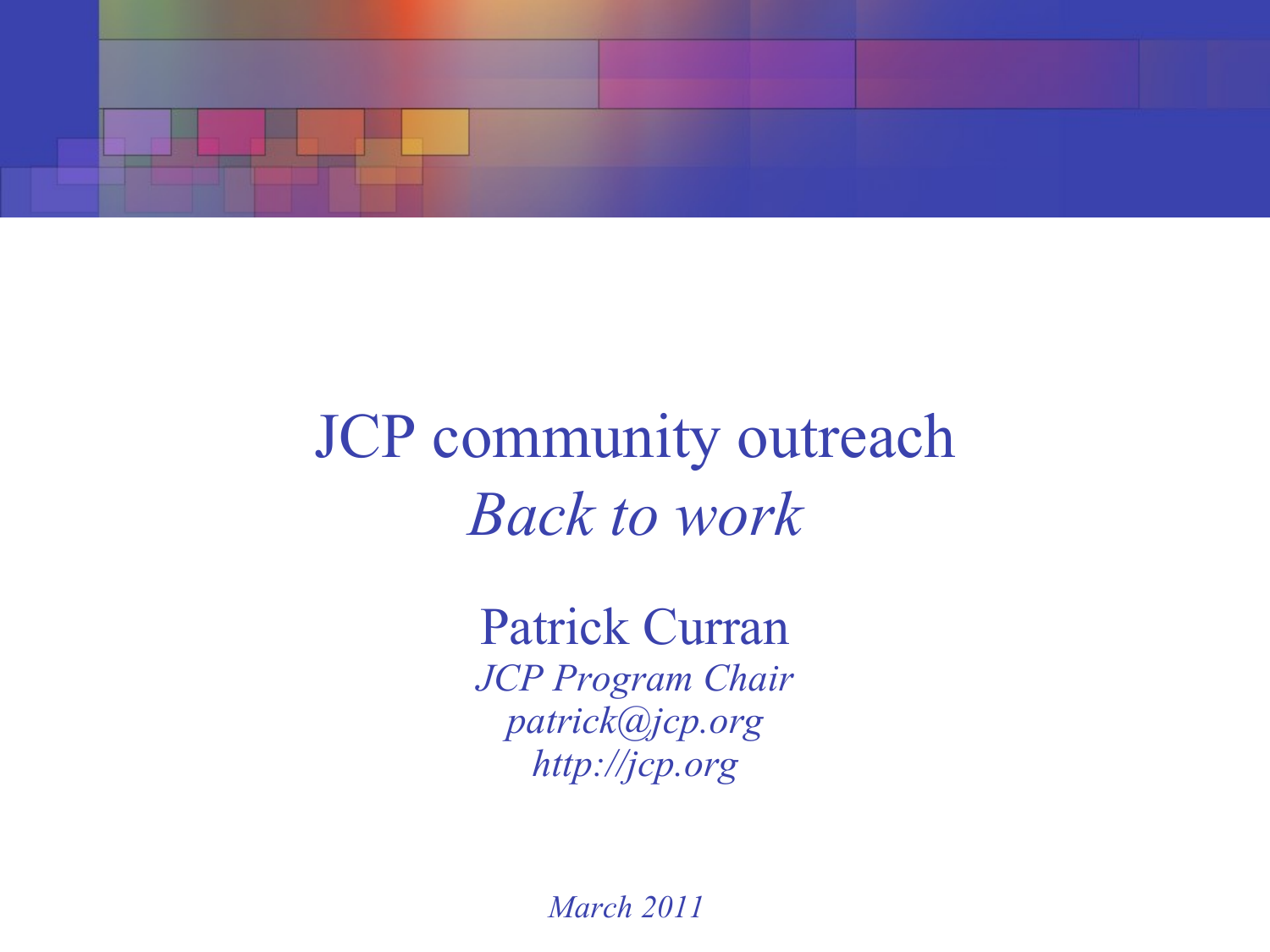- After a long period of relative inactivity the JCP is getting back to work.
- The dispute between Apache and Oracle was recently brought to a head.
	- Not everyone was happy with the resolution, but at least now we can move forward again.
	- We do need to rebuild trust with the community.
- JSRs have already been submitted to advance the Java SE and Java EE platforms.
	- Java ME will follow later.
- Work has started on JCP.next JSRs coming soon.
- We encourage all members to participate.

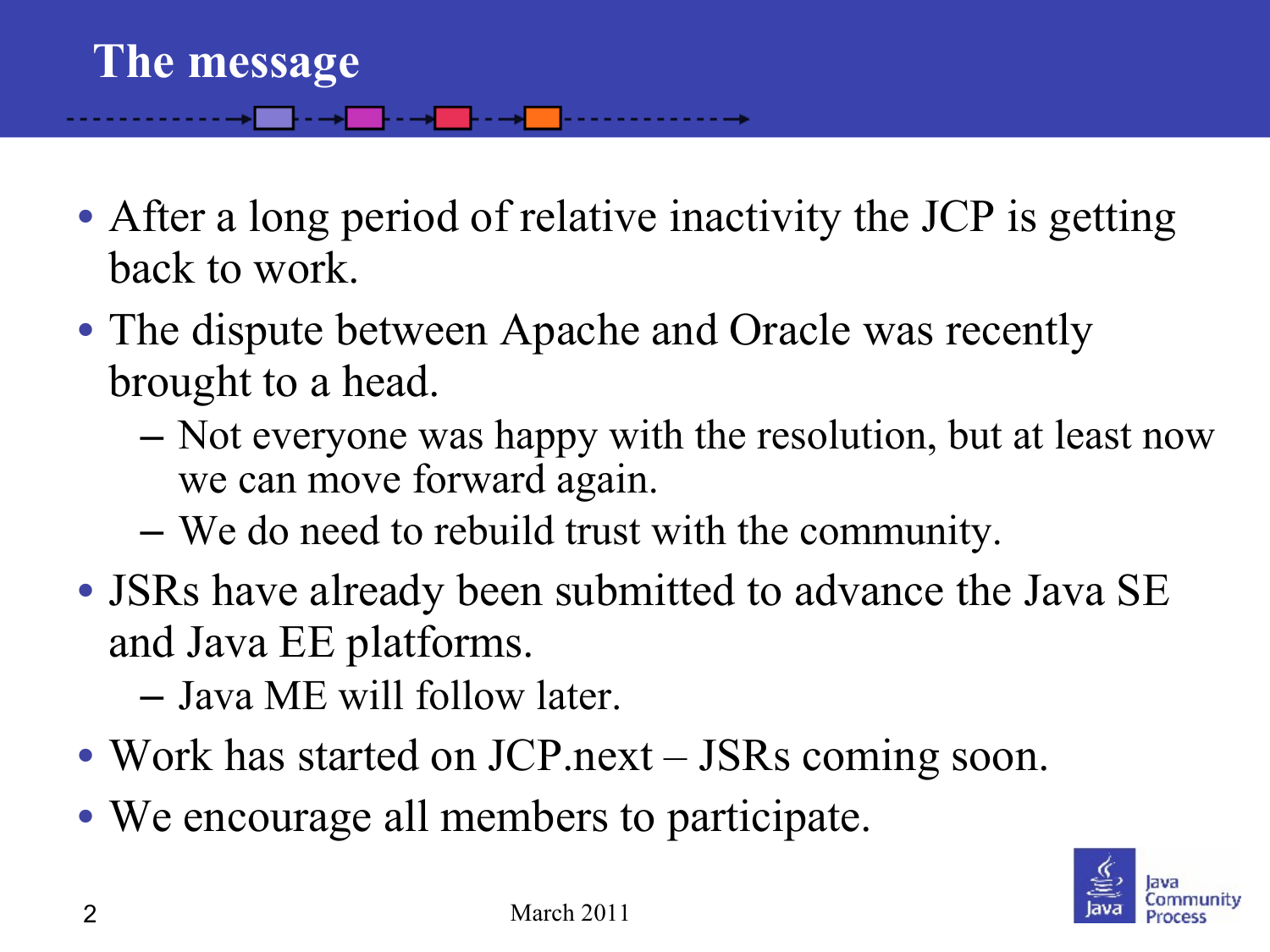## **Recent interviews**



- [Video interview](http://medianetwork.oracle.com/media/show/16303) with Justin Kestelyn from the Oracle Technology Network.
- [Written interview](http://www.oracle.com/technetwork/java/patrickcurraninterview11-323983.html) with Janice Heiss, also from OTN.
- [Audio interview](http://blogs.sun.com/javaspotlight/entry/java_spotlight_episode_19_patrick) with Roger Brinkley, one of Oracle's Java Community Leaders.
- Video interview at QCon London – coming soon.

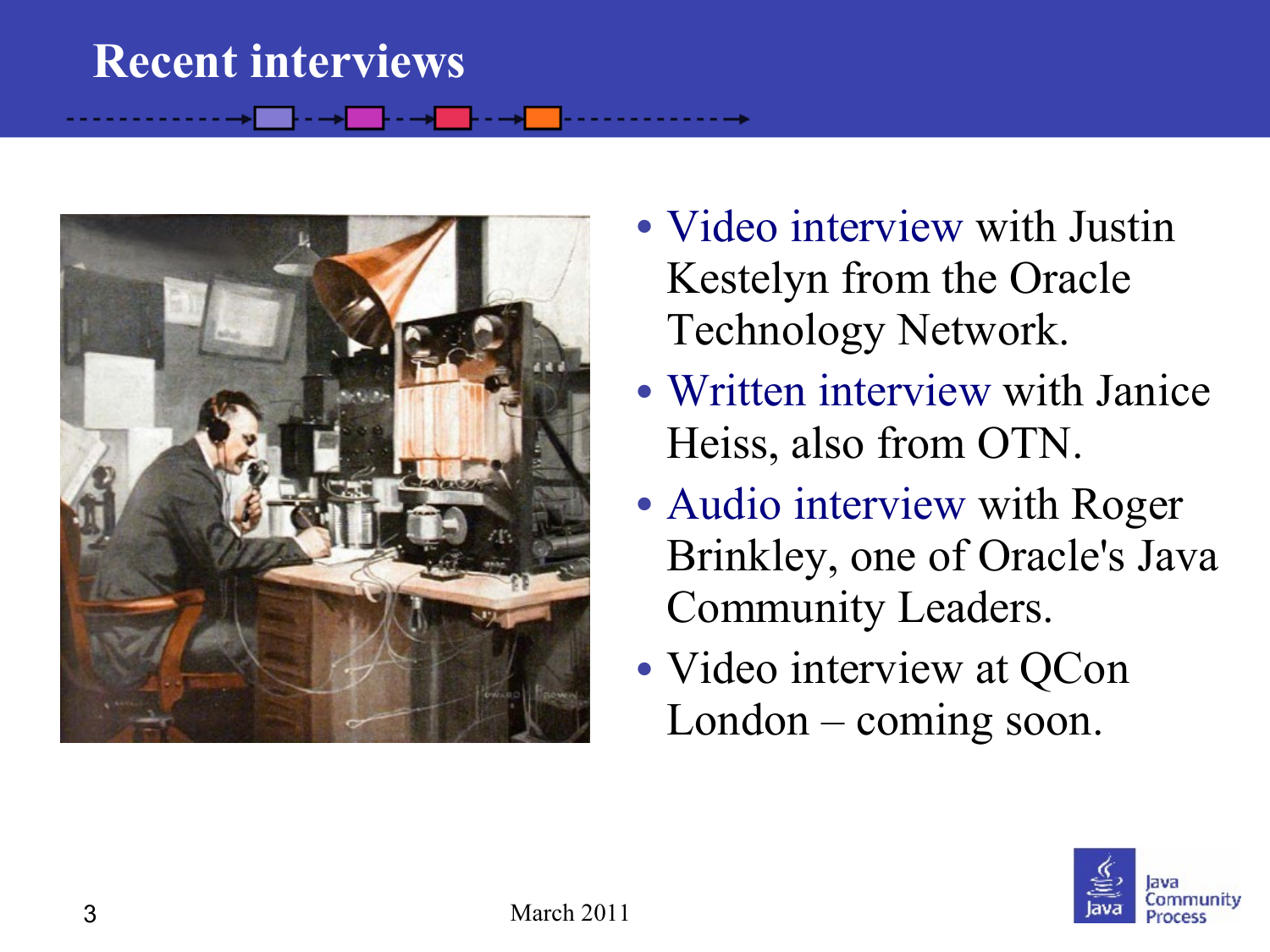- Panel discussion: The *JCP and the future of Java.*
	- Patrick Curran: JCP Chair*.*
	- Jerome Dochez: Oracle, GlassFish Architect.
	- Peter Pilgrim: Java Champion, former JUG leader.
	- Stephen Colbourne: Java Champion, JSR 310 Spec Lead.
	- Ben Evans: author and JUG leader.
	- Mark Little: JBoss EC member.
- Session was well attended with active discussion.
	- Mostly focused on technical matters rather than on *what's wrong with the JCP*.
	- This is a good sign...